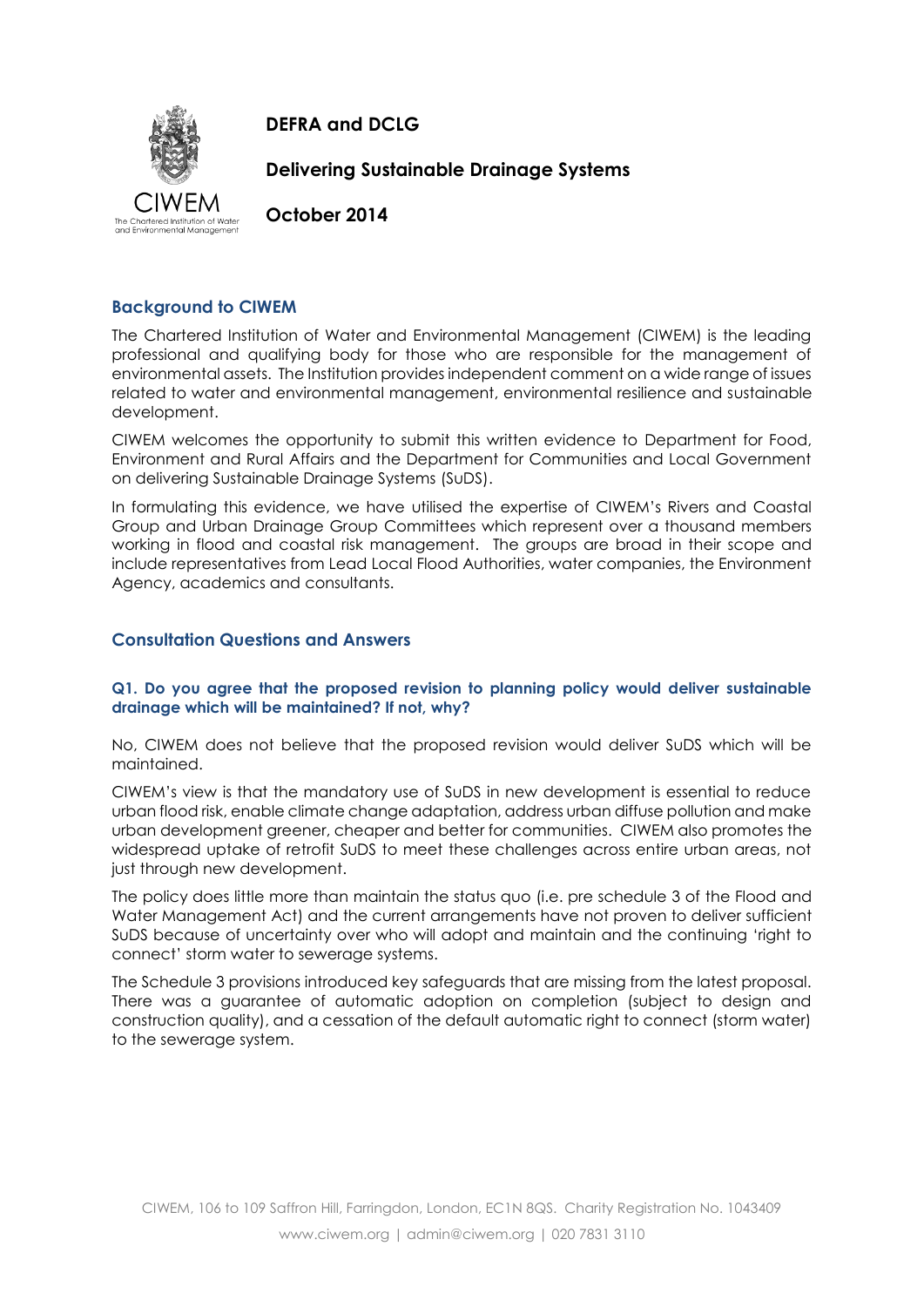#### **Q2. How should the Local Planning Authority obtain expert advice on sustainable drainage systems and their maintenance? What are the costs/benefits of different approaches?**

Local Planning Authorities (LPAs) can either:

- 1. Recruit or train staff with this expertise to support the planning application process
- 2. Join with other LPAs to share such resource
- 3. Buy-in the resource from the Lead Local Flood Authority (LLFA)
- 4. As above (1-3) but through use of technical consultants.

Each approach comes with a cost as new and specific expertise will be required. Depending on circumstance around consistency and volume of workload, any of these approaches can provide best value for money.

There are distinct benefits in sharing skills across LPAs, although neighbouring LPAs may well favour different SuDS policies which can introduce complexity that is difficult to manage.

There are benefits in centralising this expertise at the LLFA level because this would help deliver the strategic objectives of the Local Flood Risk Management Strategy and would ease consultation with water companies. We note that in unitary authority arrangements the LPA and LLFA are the same organisation.

We note that the Environment Agency has previously been a good source of advice for LPAs (and LLFAs) but that this support is in decline and reverting to standing instruction in anticipation of the forthcoming SuDS Approving Bodies (SABs) being established.

CIWEM's Urban Drainage and Rivers and Coastal Groups are established forums and publishers of guidance literature through which LPAs can gain expert training and advice. CIWEM's meetings and conferences already bring together LPAs, LLFAs and technical consultants to share good practice in this arena.

### **Q3. What are the impacts of different approaches for Local Planning Authorities to secure expert advice within the timescales set for determining planning applications?**

Each approach is compatible with the timescales set for determining planning applications provided that sufficient expert resource can be provided.

### **Q4. Do you agree that minor size developments be exempt from the proposed revision to the planning policy and guidance? Do you think thresholds should be higher?**

No. CIWEM recommends that the policy should apply to development of two or more properties. This is because property level source control (at least) is desirable in all situations and that the impact of many uncontrolled minor developments can be significant over time and should be managed from the outset.

#### **Q5. What other maintenance options could be viable? Do you have examples of their use?**

Sir Michael Pitt was clear in recommending adoption either by Local Authorities or water companies. CIWEM shares this opinion and looks to Scotland where adoption of SuDS by Scottish Water is routine and accepted.

"The Review believes that either local authorities or the sewerage undertakers would be best placed to adopt SUDS. We are of the opinion that establishing specialist SUDS drainage companies would exacerbate the existing problem of too many organisations being involved in flood risk management, creating a fragmented approach" (Pitt Report paragraph 6.59).